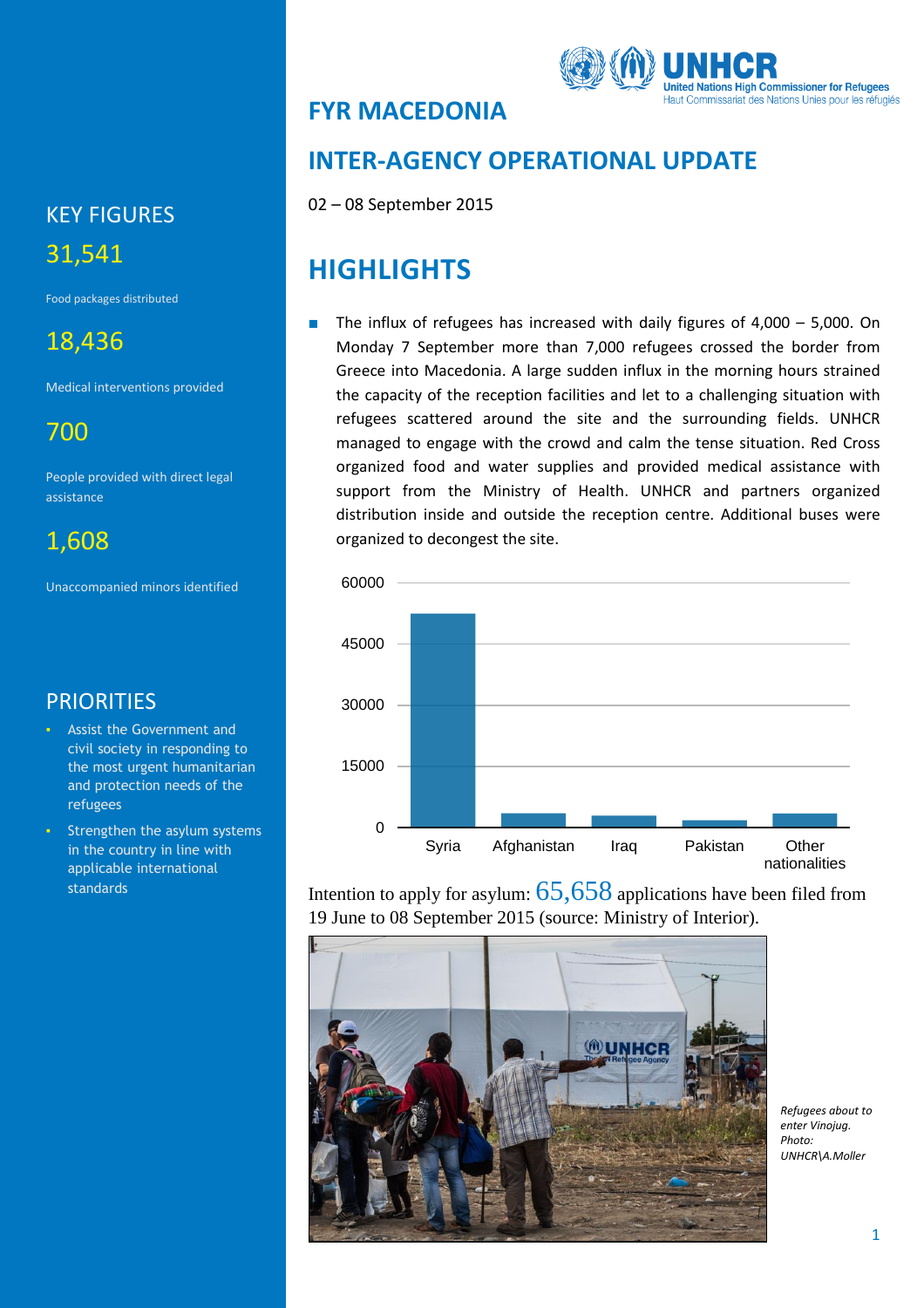## **UPDATE ON ACHIEVEMENTS**

#### **Operational Context**

The number of refugees and migrants crossing the border from Greece, entering the city of Gevgelija continues to be high with 65,658 persons registered their intention to apply for asylum, including 12,264 children, of whom 1,698 are unaccompanied since 19 June until 08 September 2015. Of these 53,437 (81%) of the arrivals are Syrians, 3,612 (6%) Afghans, 3,091 (5%) Iraqis, 1,886 (3%) Pakistanis and the remainder represent other nationalities such as Somalis, Palestinians, Congolese and Cameroonian. 49 applications for asylum were registered out of which 36 were submitted by Syrians in the same period while from January to end of July 1,675 asylum applications were submitted.



### **Achievements**



#### **Achievements and Impact**

- The influx of refugees has increased during the reporting period (02-08 September) with daily arrival figures of 4,000 – 5,000. The last few days have seen spikes of more than 7,000 arriving .
- The Vinojug reception centre, 600 meters from the Greek border and 500 meters from Gevgelija town, now has a fully operational UNHCR rub hall with a capacity of accommodating more than 160 people according to international standards. Two more are currently being erected. UNICEF provided two tents that function as child friendly spaces. The refugee housing units in Vinojug have now reached 20 while some are dedicated as storage capacity and service area for partners to ensure a constant capacity on the ground of food, water, NFIs and medical equipment.
- UNHCR has stepped up its protection capacity at the site and the border to meet the immediate needs of the increased influx. This includes UNHCR staff deployed both during the day and night.
- During the reporting period approximately 700 persons were offered free legal advice at the Vinojug station by MYLA who also assisted 5 asylum seekers at the Vizbegovo Reception Center with their asylum procedure. These activities are funded by UNHCR.
- In *Tabanovce* refugees continue to arrive from Gevgelija in an organized manner using trains, buses and taxis.

#### **Identified Needs and Remaining Gaps**

The Ministry of Interior and UNHCR met to discuss the deployment of additional data entry clerks and an improved overall registration process including finger printing. The suggested changes will be further discussed and are foreseen to be implemented shortly.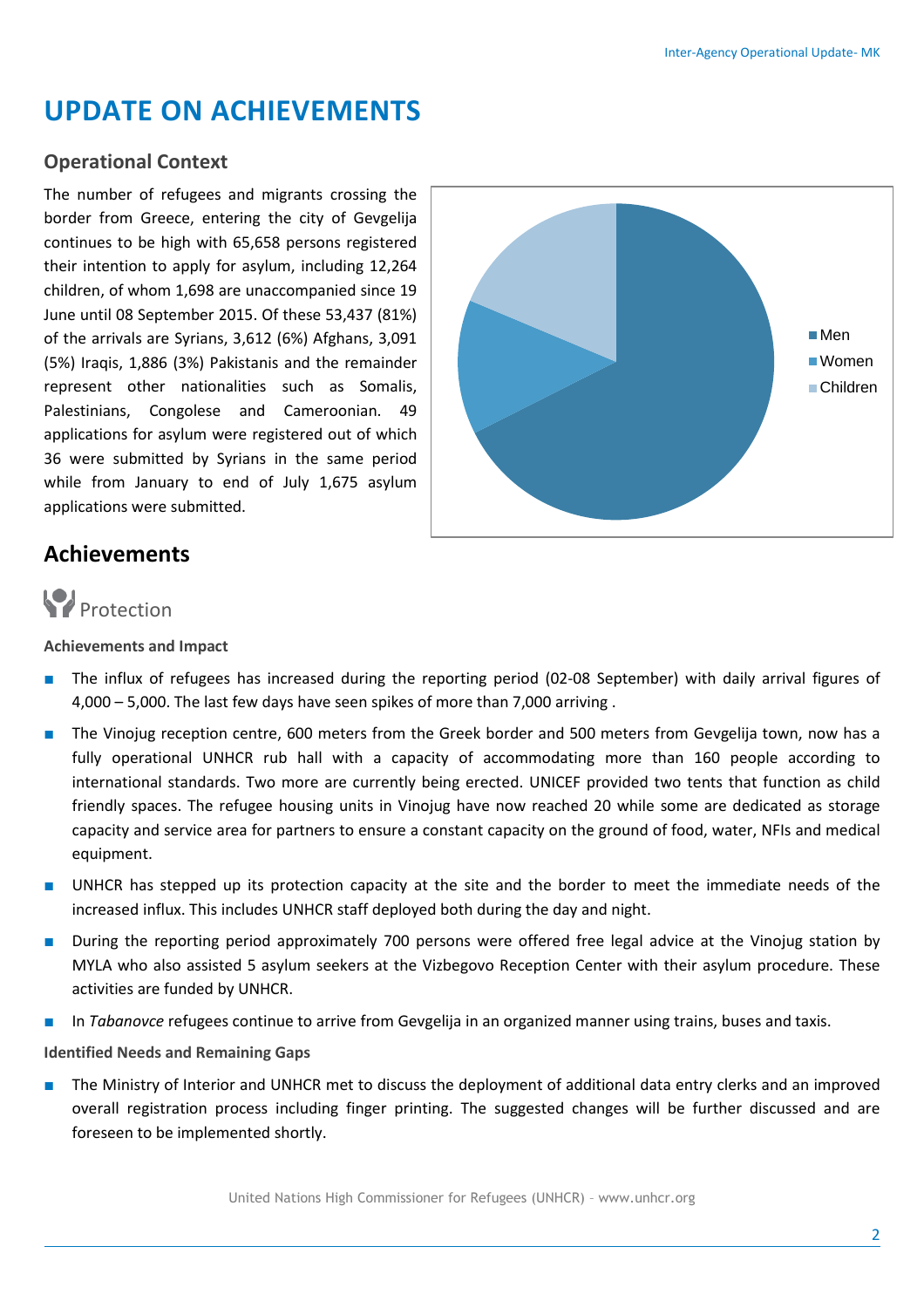

**Achievements and Impact**

- During the reporting period the Red Cross provided 18,436 medical interventions out of which 638 were pregnant women and 531 were children. 481 first aid kits were distributed. Four mobile teams of the Red Cross are working in three shifts to provide medical assistance and first aid in Gevgelija and Tabanovce. This activity is funded by UNHCR.
- The Ministry of Health provided medical assistance during the large influx on 7 September, where several severer medical cases (pregnant woman and children) were evacuated to the local hospital in Gevgelija.



*UNHCR staff share information with Syrian refugees. Photo: UNHCR\A.Moller*

- Medical teams from the public health facilities are present at the Gevgelija reception center. Voluntary MRP and polio vaccination is available at the site. All healthcare services for the refugees at the public health facilities are provided free of charge.
- On 4 September 2015 the mobile gynecological clinic managed by HERA provided services to 7 women who sought gynecological care at the Vinojug reception center, of which 3 were pregnant.
- The medical teams of the Red Cross now cover 24 hours at Gevgelija to meet the immediate needs of the increased numbers.

#### **Identified Needs and Remaining Gaps**

The provision of drugs including those requiring a prescription is currently being explored with the Ministry of Health and the Crisis Management Team.

### Food Security and Nutrition

#### **Achievements and Impact**

- A weekly plan for the food and NFI distribution by the various NGOs working at the reception centre has been agreed upon with standard operating procedures for all partners involved.
- The NGOs Nun, Legis and Help the refugees with the support of individuals are providing daily food packages and other products to the refugees. During the reporting period 30,500 food packages, 5,521 jars of baby food and 468 kg fruits were distributed
- The Red Cross provided 1,359 food kits last week. Red Cross has procured additional 3,000 food parcels (family packages) and sufficient water for the expected increase in refugees.
- UNICEF has procured a batch of child appropriate food composed of baby food, biscuits, milk, water and oral rehydration sachets for children.

#### **Identified Needs and Remaining Gaps**

Discussions are taking place to supply hot meals during the winter period through the usage of kitchen facilities.